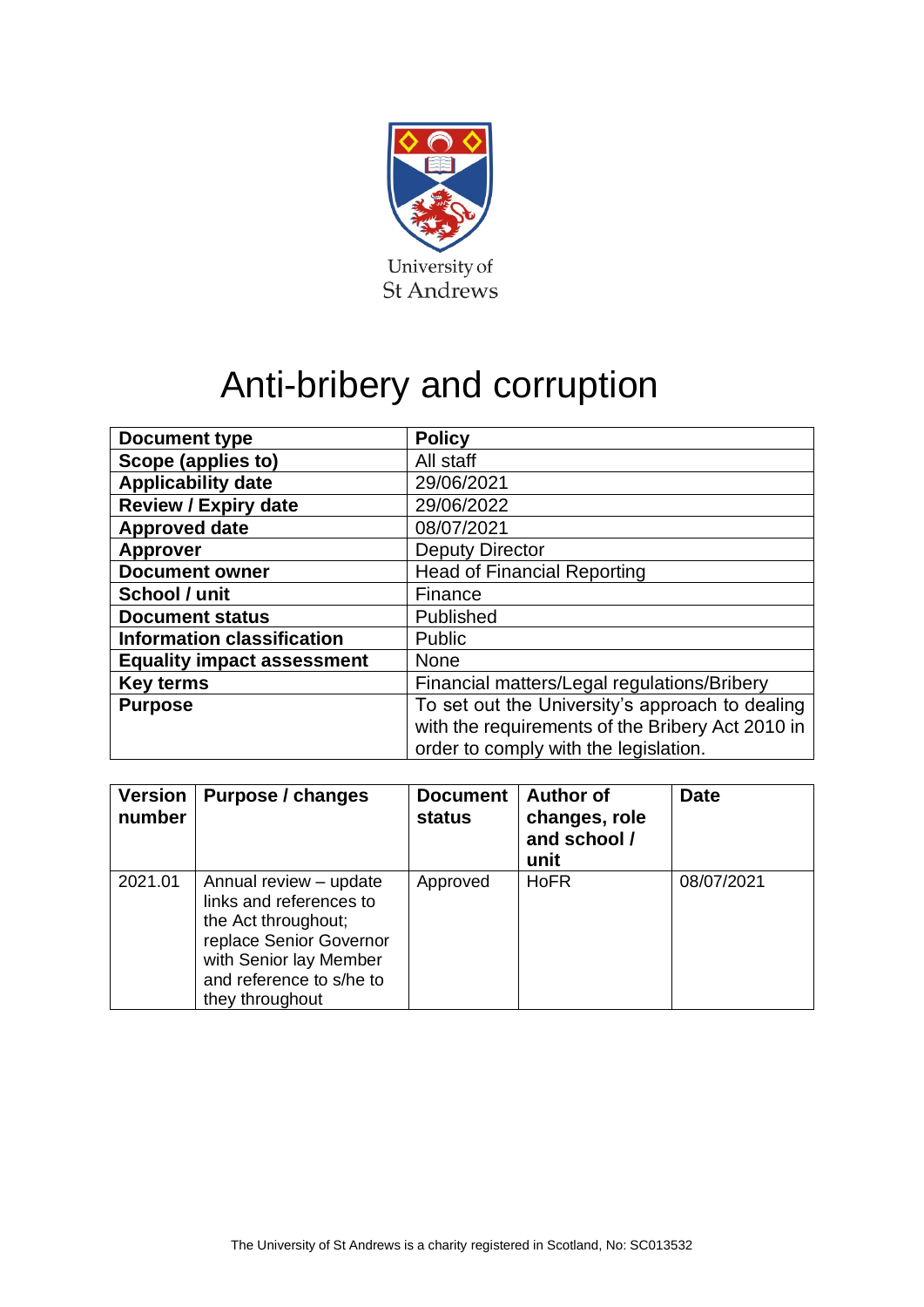# **Contents**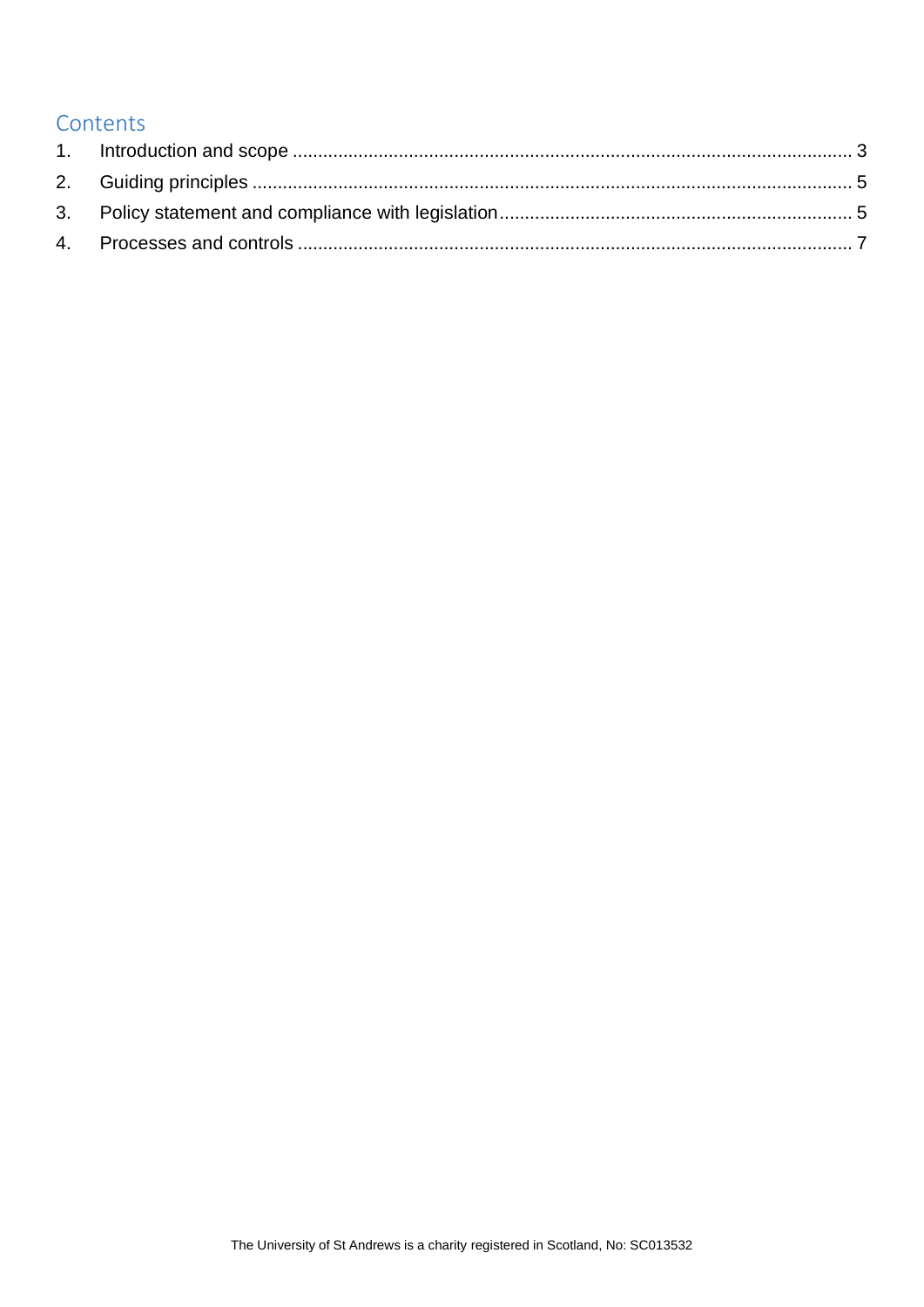# <span id="page-2-0"></span>**1. Introduction and scope**

The Bribery Act 2010 ('the Act') came into force on 1 July 2011.

The Act, a summary of which can be found [here,](http://www.justice.gov.uk/downloads/legislation/bribery-act-2010-quick-start-guide.pdf) is the most substantial change to the UK's corruption laws since 1916. Prior to the introduction of the Act, the UK had received criticism for a poor record for prosecuting corruption. This criticism peaked when direct intervention from the British Prime Minister in 2008 led to a decision by the Serious Fraud Office not to proceed with prosecution of BAE Systems following allegations of corruption in the sale of arms to Saudi Arabia.

The Organisation for Economic Cooperation and Development (OECD) is responsible for helping governments tackle the economic, social and governance challenges of a globalised economy. The UK is a member of OECD. The Act was introduced by the UK government partly in response to sustained pressure from OECD and other organisations attempting to develop common international standards for global anti-corruption.

The purpose of the Act is to meet these challenges by providing a new consolidated scheme of bribery offences to prosecute bribery both in the UK and abroad. While primarily aimed at commercial organisations the Act also covers all organisations incorporated under UK law including Charities and, therefore, includes Universities.

This Policy considers the implications of the Act for the University, and what areas the University needs to consider in order to comply with the legislation.

### **1.1. What is Bribery?**

A bribe is (very generally) defined in the Act as *"giving someone a financial or other advantage to encourage that person to perform their functions or activities improperly or to reward that person for having already done so."*

This broad-ranging description covers many types of possible advantage including gifts, hospitality and entertainment, political or charitable donations, sponsorship and publicity. The timing of the financial or other advantage does not matter: it is still a bribe even if it is given or paid after the event. Individuals can be liable even if they unwittingly give or receive a bribe. Liability attaches if a bribe is offered or promised (or agreed to); it does not have to be actually given or received. The employer does not need to actually receive any advantage from the offer or payment of the bribe.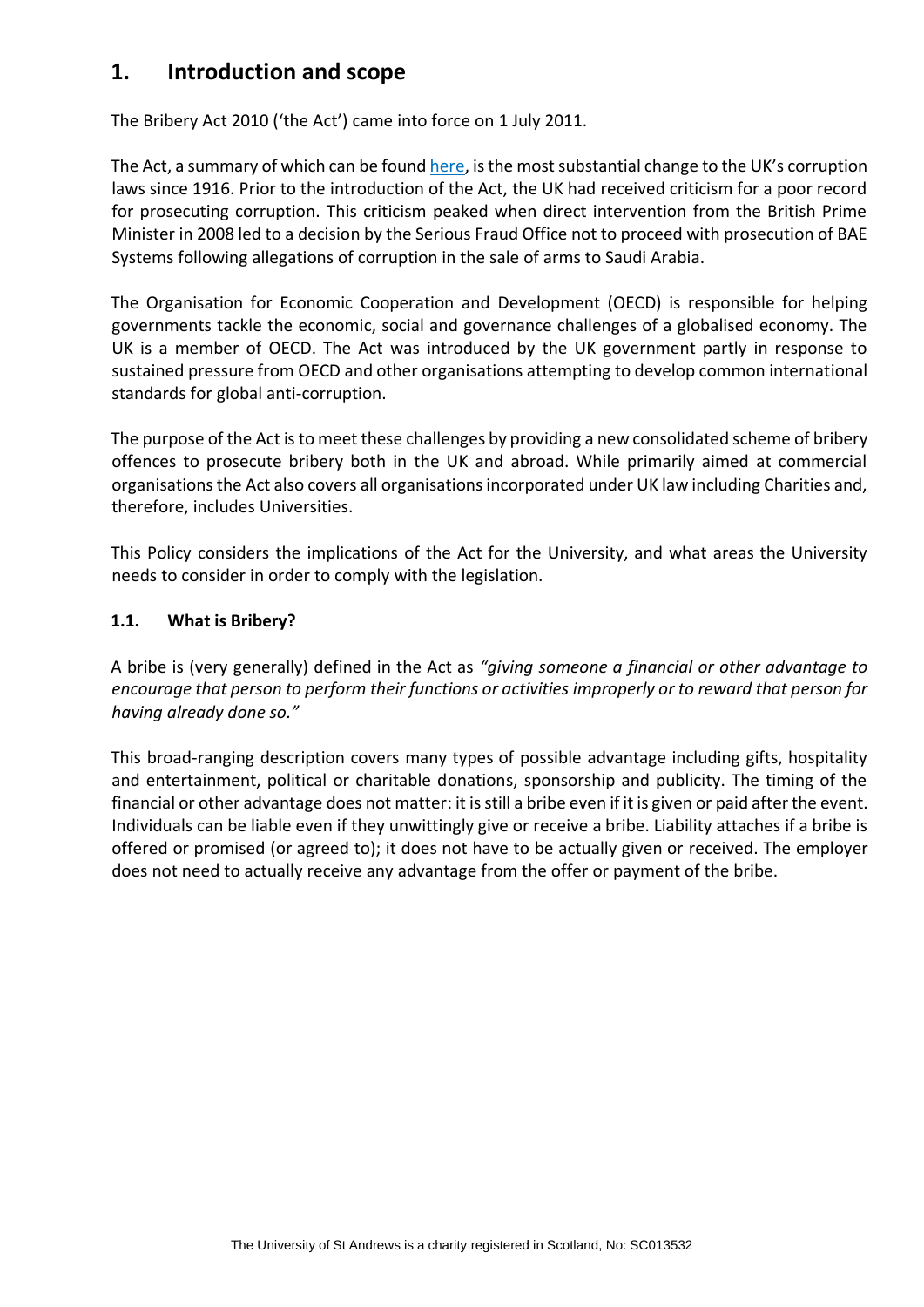## **1.2. Offences under the Bribery Act 2010**

The Act introduced four new criminal offences, which can be summarised as follows:

- Bribing another (section 1)
- Being bribed (section 2)
- Bribing a foreign public officer (section 6)
- Failure of a commercial organisation to prevent bribery by an "associated person" for its benefit (section 7).

## **1.3. Who is an "associated person"?**

The definition of "associated person" in Section 8 of the Act is wide. It covers those who perform services for, or on behalf of, the organisation, for example, employees, agents and subsidiaries (s8(3)) and the capacity in which the person performs the services does not matter. There is a presumption that employees will be associated persons of the employer. However, others working for the University, such as consultants, agency workers and volunteers will also be associated persons for the purpose of the Act. Associated persons are referred to as workers in this policy.

The University is therefore potentially responsible for the actions of a wide range of individuals, some of whom it may have minimal control over.

### **1.4. Penalties**

The consequences of a breach of the Act are severe. Individuals face up to ten years imprisonment, a fine, or both, and commercial organisations can be fined an unlimited amount and prevented from tendering for public contracts.

### **1.5. The "adequate procedures" defence**

Under s7(2) of the Act, an organisation has a defence if it can show that it had in place "adequate procedures" designed to prevent bribery. There is, however, no definition or specific explanation as to what constitutes adequate procedures.

### **1.6. Governing Body**

The Governing Body, the University Court of St Andrews, is fully committed to compliance with the Act.

#### **1.7. Scope and Purpose**

This policy applies to all University employees and associated persons and workers including Members of Court, contractors, temporary or agency staff, unpaid members of staff and voluntary workers. It also applies to staff in subsidiary companies. The policy applies to all activities of the University, whether related to its research, teaching, commercial or other activities, and exists for the protection of members of staff, workers and the University.

The University expects any person or organisation performing services for it or on its behalf, to adhere to this policy or otherwise have equivalent procedures in place to prevent corruption. These third parties include agents and others who represent the University suppliers, consultants and private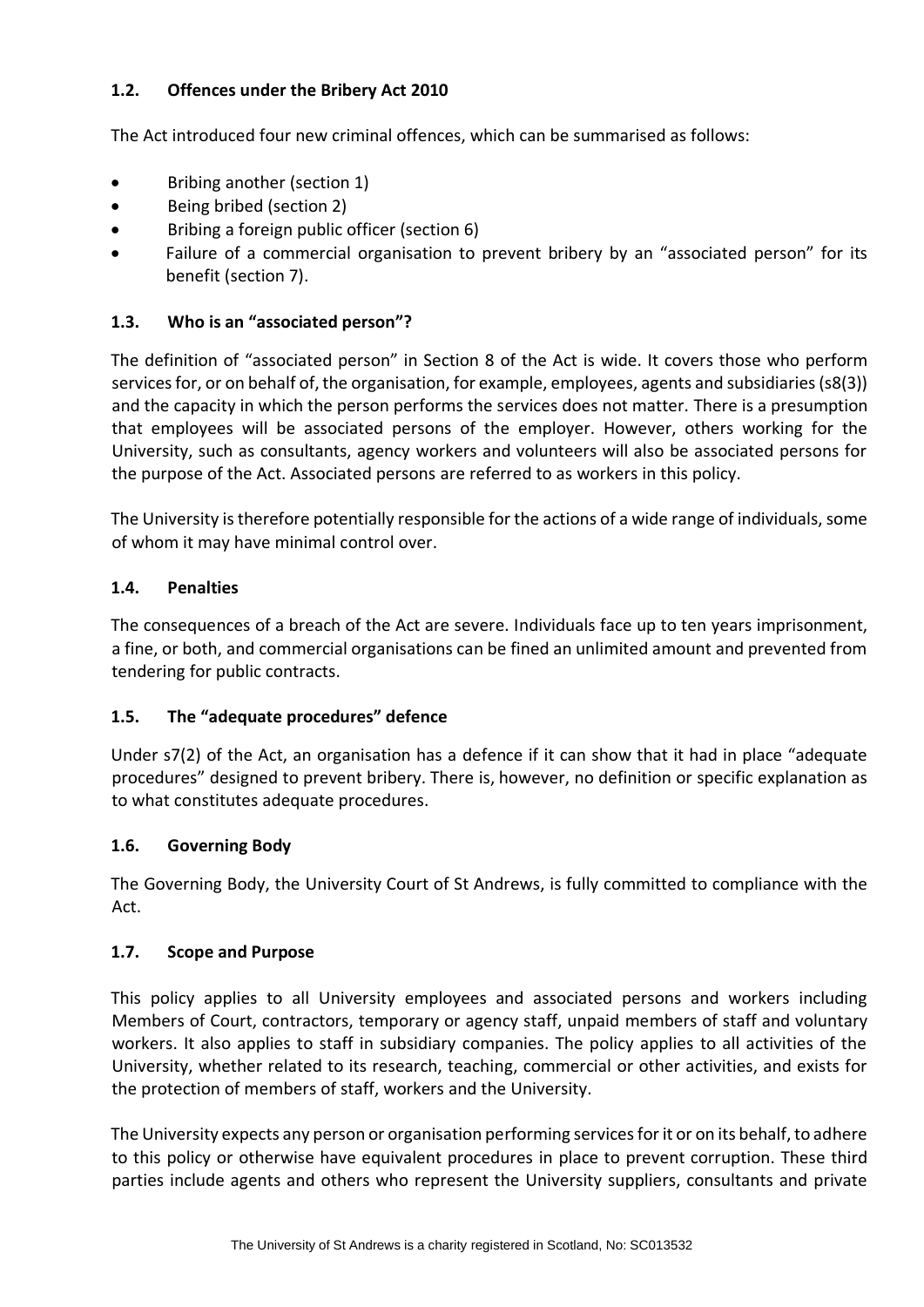sector partners as well as who perform services for the University or on its behalf, both domestically and internationally. As the University operates internationally, employees are reminded to be extra vigilant when conducting business overseas as there may be a greater risk of exposure to unethical activity.

The policy sets out the scope of the University's approach to dealing with the relevant legislation, as follows:

| <b>Nature of Offence</b>                                   | <b>Scope</b>                                                                                   |
|------------------------------------------------------------|------------------------------------------------------------------------------------------------|
| Paying bribes                                              | Members of staff of the University and those<br>representing the University, including workers |
| Receiving bribes                                           | Members of staff of the University and those<br>representing the University, including workers |
| Bribery of a foreign public official                       | Members of staff of the University and those<br>representing the University, including workers |
| Failure of a commercial<br>organisation to prevent bribery | The University and its subsidiary companies                                                    |

This policy also covers issues included in other policies and Codes of the University. Guidance is given on each specific policy and all policies can be found on the University's [Policies, Procedures and](https://www.st-andrews.ac.uk/policy/index.php)  [Guidance webpage](https://www.st-andrews.ac.uk/policy/index.php) and are noted throughout this document.

#### **1.8. Breach of Policy**

- Where an allegation is made to the effect that a member of staff has breached this policy, the matter will be dealt with under the University's [Disciplinary Policy.](http://www.st-andrews.ac.uk/staff/policy/hr/Disciplinaryprocedures/) Where, after an investigation and subsequent disciplinary hearing, allegations are upheld, the employee may be subject to formal disciplinary sanctions up to and including dismissal.
- Where third parties performing services or supplying goods for, or on behalf of the University, are in breach of this policy, action may be taken by the University up to and including terminating the relevant contractual relationship.

# <span id="page-4-0"></span>**2. Guiding principles**

Organisations are required to set out adequate procedures designed to prevent bribery and the following six principles have been identified by the UK Government:

- Top level commitment
- Risk assessment
- Proportionate procedures
- Due diligence
- Communication (including training)
- Monitoring and review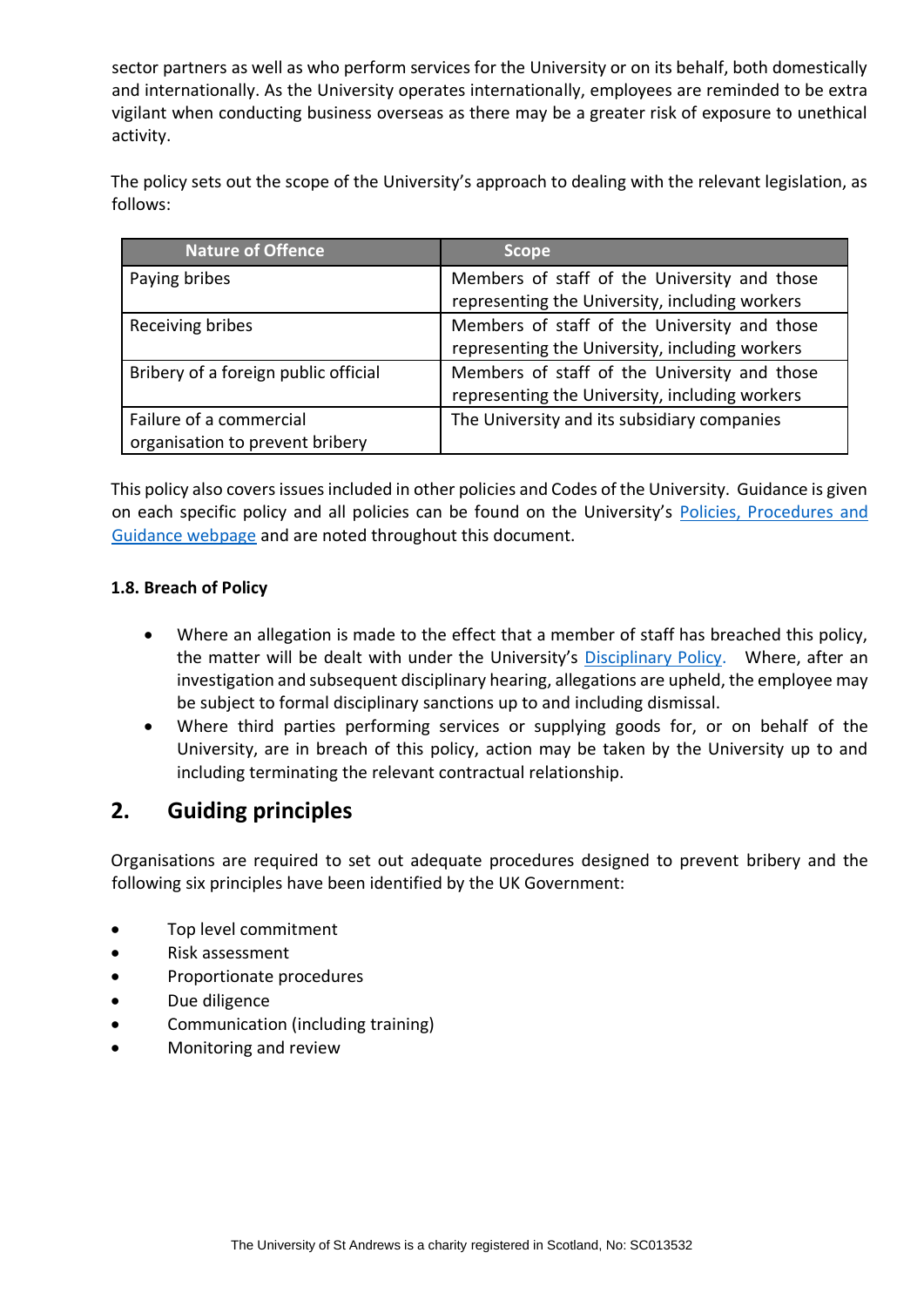# <span id="page-5-0"></span>**3. Policy statement and compliance with legislation**

## **3.1 Policy Statement**

In accordance with the highest standards of professional practice and good governance, the University will not tolerate bribery or corruption of any kind.

All members of staff, workers and agents of the University must adhere strictly to the UK legislation in relation to bribery and corruption and follow the procedures designed by the University to prevent bribery.

Staff must not offer, promise or pay bribes and they must not request or receive bribes. The University will also expect the highest standards of compliance in this area from other parties that provide services to the University or on its behalf.

## **3.2 The Code of Public Interest Disclosure ('whistleblowing')**

The University Court of St Andrews is committed to ensuring that the University conducts its affairs in a reasonable, ethical and transparent way and conforms to those standards. This also includes detection, prevention and reporting instances of possible bribery or corruption.

Consequently, the Court will ensure that any former or current University employee or student who has information about possible malpractices within the University during their membership of the University is able to bring that concern immediately to its attention. The designated contact to receive such concerns is the Convener of the Audit and Risk Committee of the University Court. Letters may be sent to the Convener (marked 'For Forwarding without Opening' and 'Strictly Private and Confidential' to the Court Office, College Gate, North Street, St Andrews, Fife, KY16 9AJ or by email via a special account with the address [whistleblowing@st-andrews.ac.uk.](mailto:whistleblowing@st-andrews.ac.uk)

When a disclosure is made, the Convener of the Audit and Risk Committee, having obtained legal advice as necessary, shall normally consult with the Senior Lay Member. The latter will ensure that the matter is fully investigated and determined as they see fit by either University procedure, if appropriate, or referred to the Police or other relevant Authority. The Senior Lay Member will report the outcome of the investigation (whether internally or external investigated) to both the original complainant and to the University Court.

A full copy of The Code of Public Interest Disclosure ('whistleblowing') can be found [here.](https://www.st-andrews.ac.uk/policy/university-governance-public-interest-disclosure-(whistle-blowing)/public_interest_disclosure_whistleblowing.pdf)

Alternatively, staff may seek further information from the Finance Director. It is the choice of the individual as to whom they wish to report instances of possible bribery or corruption.

### **3.3 Risk Audit**

An external Risk Audit was carried out by Ernst & Young in conjunction with the Quaestor and Finance Director of the University. The areas below were initially highlighted as potential concerns within the institution:

- Overseas Agents
- Trading Subsidiaries
- Donations
- Large Scale Procurement
- Gifts and Hospitality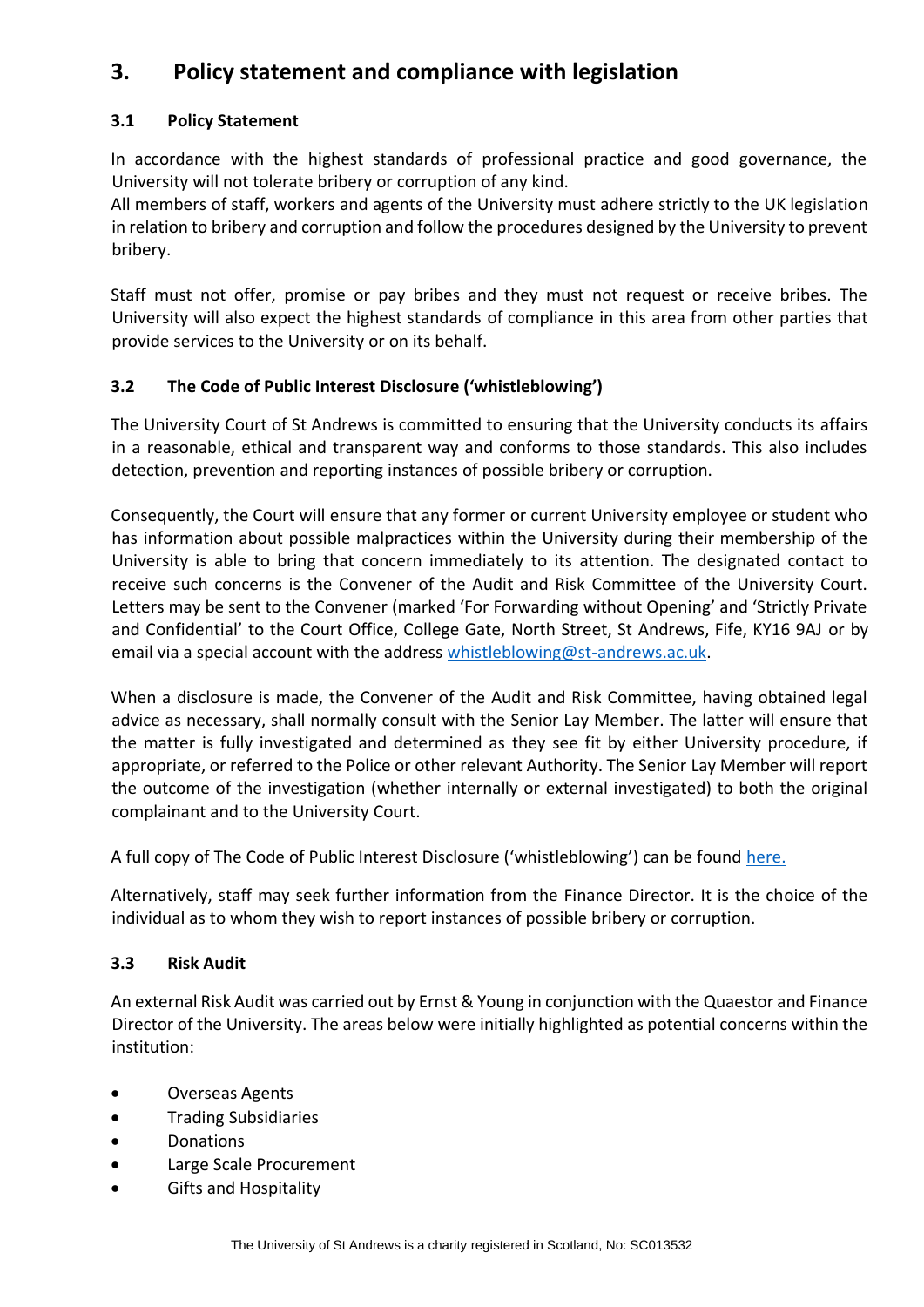Key staff who operate in these areas of the University received a briefing by the external auditors Ernst & Young on the fundamental details of the new legislation.

## **3.4 Responsibilities**

Line managers from the Principal's Office down, are responsible for ensuring that:

- All employees with whom they work are aware of this Policy and attend training as necessary on how it affects their work;
- They promote all other anti-corruption compliance measures within the parts of the University in which they work and that they lead by example;
- They inform their Head of School/Unit immediately when they are notified of any corruption concerns.

All employees are expected to:

- Adhere to the University's anti-corruption procedures, and other similar policies, as far as they are applicable to their roles within the University;
- Raise corruption concerns immediately with their line managers or their Head of School/Unit;
- Follow University guidance and best practice when involved in activities relating to the procurement of goods, services or works, or using overseas or other agents and third parties

## **3.5 Due Diligence**

The University will ensure that individuals, incorporated and/or unincorporated bodies who 'perform services for or on behalf of the University' ie members of staff, workers, agents and subsidiaries are fully aware of the implications of the Act.

### **3.6 Communication and Training**

Members of the Audit and Risk Committee received training from Ernst & Young on the implications of the Act in June 2011. Those members of staff to which the Act directly relates, will continue to receive specific guidance and training on an ongoing basis.

### **3.7 Monitoring and Review**

Effective monitoring and review is critical to the long-term sustainability of an anti-bribery initiative and the University is committed to ensuring that the effectiveness of its procedures and processes are regularly updated in order to comply with updates/changes to the Act. One area in which continual assessment will take place is with regard to new markets into which the University may develop/expand in the future.

### **3.8 Record-keeping**

The University maintains financial records and has appropriate internal controls in place through other policies and procedures to ensure all payments to third parties (such as payments to anyone who provides services for or on its behalf) are properly documented and authorised.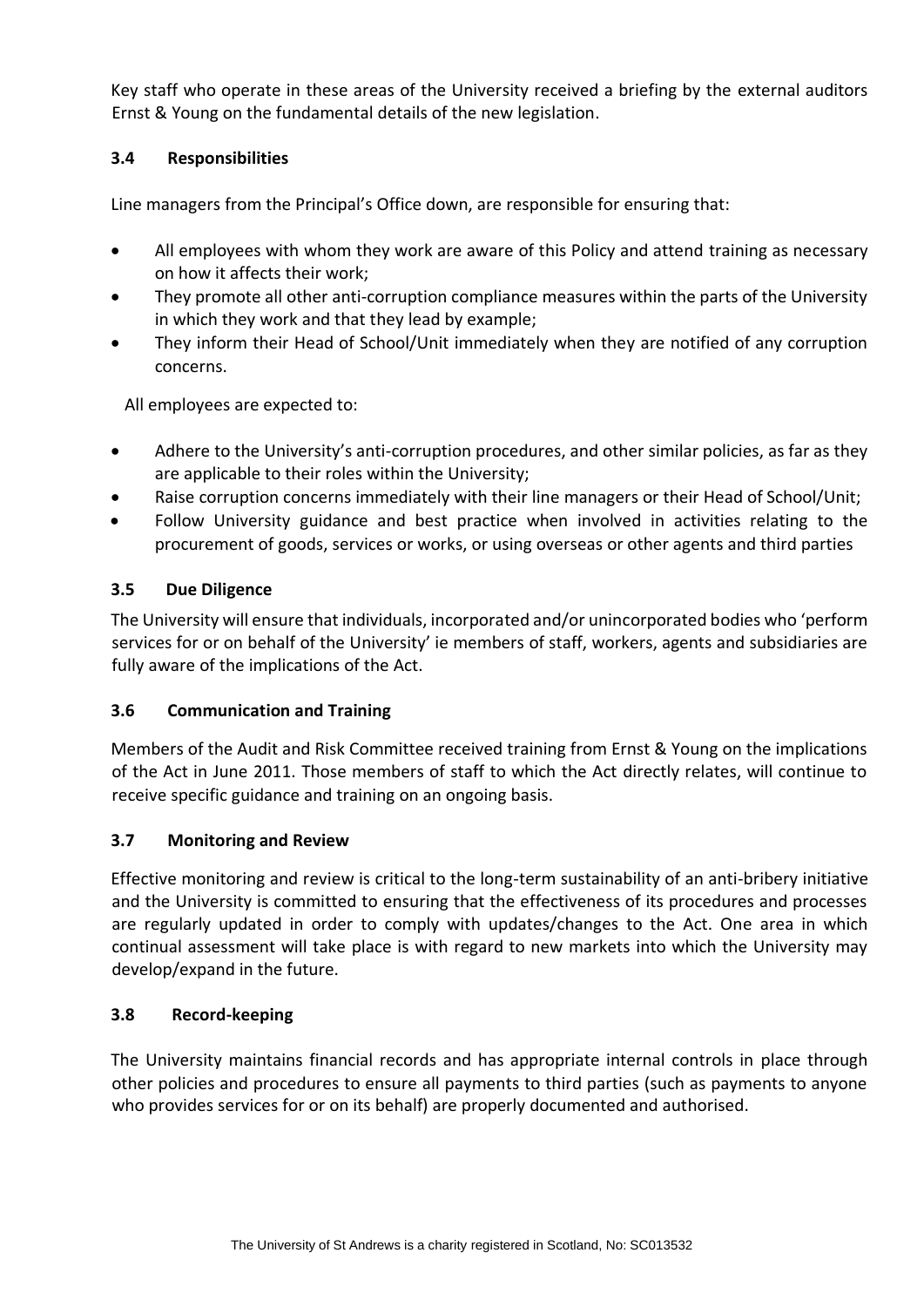# <span id="page-7-0"></span>**4. Processes and controls**

Specific policies have been created covering the following areas:

- Overseas Agents
- Donations
- Large Scale Procurement
- Gifts and Hospitality
- Trading Subsidiaries

These have been implemented in order to reduce the risk or opportunity for bribery covering these areas (as noted in 1.7) and can be found at:

#### Overseas Agents:

- <https://www.st-andrews.ac.uk/subjects/entry/>
- [Overseas working](https://www.st-andrews.ac.uk/policy/staff-recruitment/overseas-working.pdf)

#### Donations:

- <https://www.st-andrews.ac.uk/development/>
- [Charitable donations](https://www.st-andrews.ac.uk/policy/financial-matters-donations-and-investments/charitable-donations.pdf)

Large Scale Procurement: [Purchasing and Procurement policies](https://www.st-andrews.ac.uk/policy/search/?form=partial&query=%21nullquery&num_ranks=10&profile=_default&collection=uosa-meta-policy&f.Category%7Ckeyterm1%5b%5d=Purchasing+and+procurement)

#### Gifts and Hospitality:

- [Disciplinary policy](http://www.st-andrews.ac.uk/staff/policy/hr/Disciplinaryprocedures/)
- [Gift acceptance policy](https://www.st-andrews.ac.uk/policy/external-relations-fundraising-fundraising-campaigns/gift-acceptance-policy.pdf)

#### Trading Subsidiaries:

Contact Keith Millican, Group Finance Director, St Andrews Applied Research Ltd [km76@st-andrews.ac.uk](mailto:km76@st-andrews.ac.uk)

A link to the full Act can be found [here.](https://www.legislation.gov.uk/ukpga/2010/23/contents/enacted)